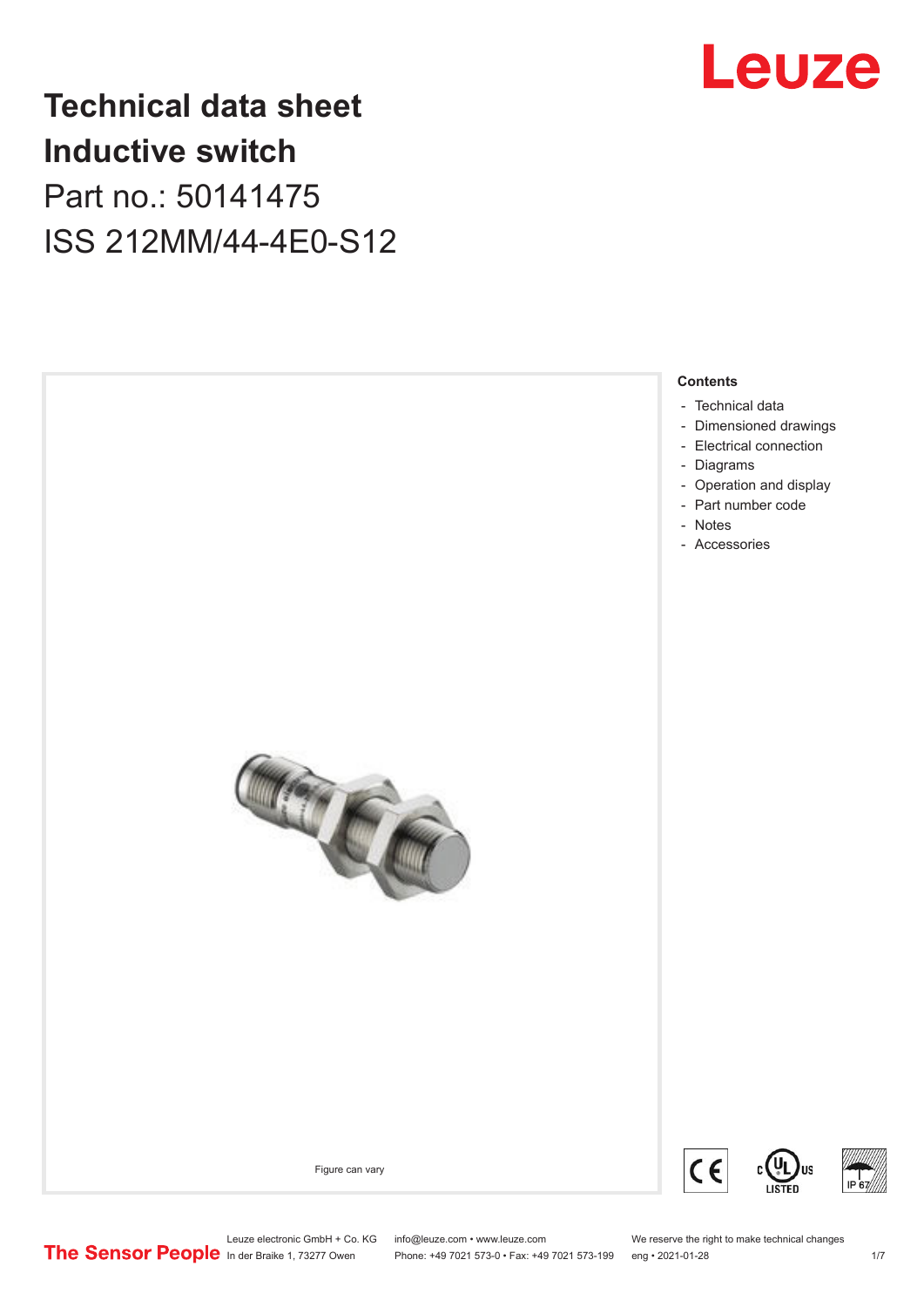### <span id="page-1-0"></span>**Technical data**

# Leuze

#### **Basic data**

|                              | <b>Basic data</b>                                         |                              |
|------------------------------|-----------------------------------------------------------|------------------------------|
|                              | <b>Series</b>                                             | 212                          |
|                              | Typ. operating range limit S <sub>n</sub>                 | 4 mm                         |
|                              | <b>Operating range S</b> <sub>a</sub>                     | $03.24$ mm                   |
|                              | <b>Special version</b>                                    |                              |
|                              |                                                           |                              |
|                              | <b>Special version</b>                                    | Antivalent                   |
|                              | <b>Characteristic parameters</b>                          |                              |
|                              | <b>MTTF</b>                                               | 750 years                    |
|                              |                                                           |                              |
|                              | <b>Electrical data</b>                                    |                              |
|                              | <b>Protective circuit</b>                                 | Polarity reversal protection |
|                              |                                                           | Short circuit protected      |
|                              |                                                           | <b>Transient protection</b>  |
|                              |                                                           |                              |
|                              | Performance data                                          |                              |
|                              | Supply voltage U <sub>B</sub>                             | 10  36 V, DC                 |
|                              | <b>Residual ripple</b>                                    | 0  10 %, From $U_{\rm B}$    |
|                              | <b>Open-circuit current</b>                               | 016mA                        |
|                              | Temperature drift, max. (in % of S.)                      | 19 %                         |
|                              | Repeatability, max. (in % of S.)                          | 10%                          |
|                              | <b>Switching hysteresis</b>                               | 20 %                         |
|                              |                                                           |                              |
|                              | Outputs<br>Number of digital switching outputs 2 Piece(s) |                              |
|                              |                                                           |                              |
|                              | Switching outputs                                         |                              |
|                              | <b>Voltage type</b>                                       | DC                           |
|                              | Switching current, max.                                   | 200 mA                       |
|                              | Residual current, max.                                    | $0.05$ mA                    |
|                              | Voltage drop                                              | $\leq 2 V$                   |
|                              |                                                           |                              |
|                              | <b>Switching output 1</b>                                 |                              |
|                              | <b>Switching element</b>                                  | Transistor, PNP              |
|                              | <b>Switching principle</b>                                | NO contact - Antivalent      |
|                              |                                                           |                              |
|                              | Switching output 2                                        | <b>Transistor, PNP</b>       |
|                              | <b>Switching element</b><br><b>Switching principle</b>    | NC contact - Antivalent      |
|                              |                                                           |                              |
|                              | <b>Timing</b>                                             |                              |
|                              | <b>Switching frequency</b>                                | 2,000 Hz                     |
|                              | <b>Readiness delay</b>                                    | 50 ms                        |
|                              |                                                           |                              |
|                              | <b>Connection</b>                                         |                              |
| <b>Number of connections</b> |                                                           | 1 Piece(s)                   |
|                              |                                                           |                              |
|                              | <b>Connection 1</b>                                       |                              |
|                              | <b>Function</b>                                           | Signal OUT                   |
|                              |                                                           | Voltage supply               |
| <b>Type of connection</b>    |                                                           | Connector                    |
|                              | <b>Thread size</b>                                        | M <sub>12</sub>              |
|                              | Type                                                      | Male                         |
|                              | <b>Material</b>                                           | Metal                        |
|                              | No. of pins                                               | 4-pin                        |
|                              | Encoding                                                  | A-coded                      |

#### **Mechanical data**

| Design                                                        | Cylindrical                     |
|---------------------------------------------------------------|---------------------------------|
| <b>Thread size</b>                                            | M12 x 1 mm                      |
| Dimension (Ø x L)                                             | 12 mm x 50.2 mm                 |
| <b>Type of installation</b>                                   | Embedded                        |
| <b>Housing material</b>                                       | Metal                           |
| <b>Metal housing</b>                                          | Nickel-plated brass             |
| Sensing face material                                         | Plastic, Polybutylene (PBT)     |
| Net weight                                                    | 15 g                            |
| <b>Housing color</b>                                          | Gray                            |
|                                                               | Silver                          |
| <b>Type of fastening</b>                                      | Mounting thread                 |
| <b>Standard measuring plate</b>                               | 12 x 12 mm <sup>2</sup> , Fe360 |
|                                                               |                                 |
| <b>Operation and display</b>                                  |                                 |
| Type of display                                               | LED                             |
| <b>Number of LEDs</b>                                         | 1 Piece(s)                      |
|                                                               |                                 |
| <b>Environmental data</b>                                     |                                 |
| Ambient temperature, operation                                | $-2570 °C$                      |
| Ambient temperature, storage                                  | $-3080$ °C                      |
| <b>Certifications</b>                                         |                                 |
| Degree of protection                                          | IP 67                           |
| <b>Protection class</b>                                       | $\mathbf{II}$                   |
| <b>Certifications</b>                                         | c UL US                         |
| Test procedure for EMC in accordance EN 61000-4-2, -3, -4, -8 |                                 |
| with standard                                                 |                                 |
| <b>Correction factors</b>                                     |                                 |
| <b>Aluminum</b>                                               | 0.5                             |
| <b>Stainless steel</b>                                        | 0.7                             |
| Copper                                                        | 0.3                             |
| <b>Brass</b>                                                  | 0.5                             |
| Fe360 steel                                                   | 1                               |
|                                                               |                                 |
| <b>Classification</b>                                         |                                 |
| <b>Customs tariff number</b>                                  | 85365019                        |
| eCl@ss 5.1.4                                                  | 27270101                        |
| eCl@ss 8.0                                                    | 27270101                        |
| eCl@ss 9.0                                                    | 27270101                        |
| eCl@ss 10.0                                                   | 27270101                        |
| eCl@ss 11.0                                                   | 27270101                        |
| <b>ETIM 5.0</b>                                               | EC002714                        |
| <b>ETIM 6.0</b>                                               | EC002714                        |
| <b>ETIM 7.0</b>                                               | EC002714                        |
|                                                               |                                 |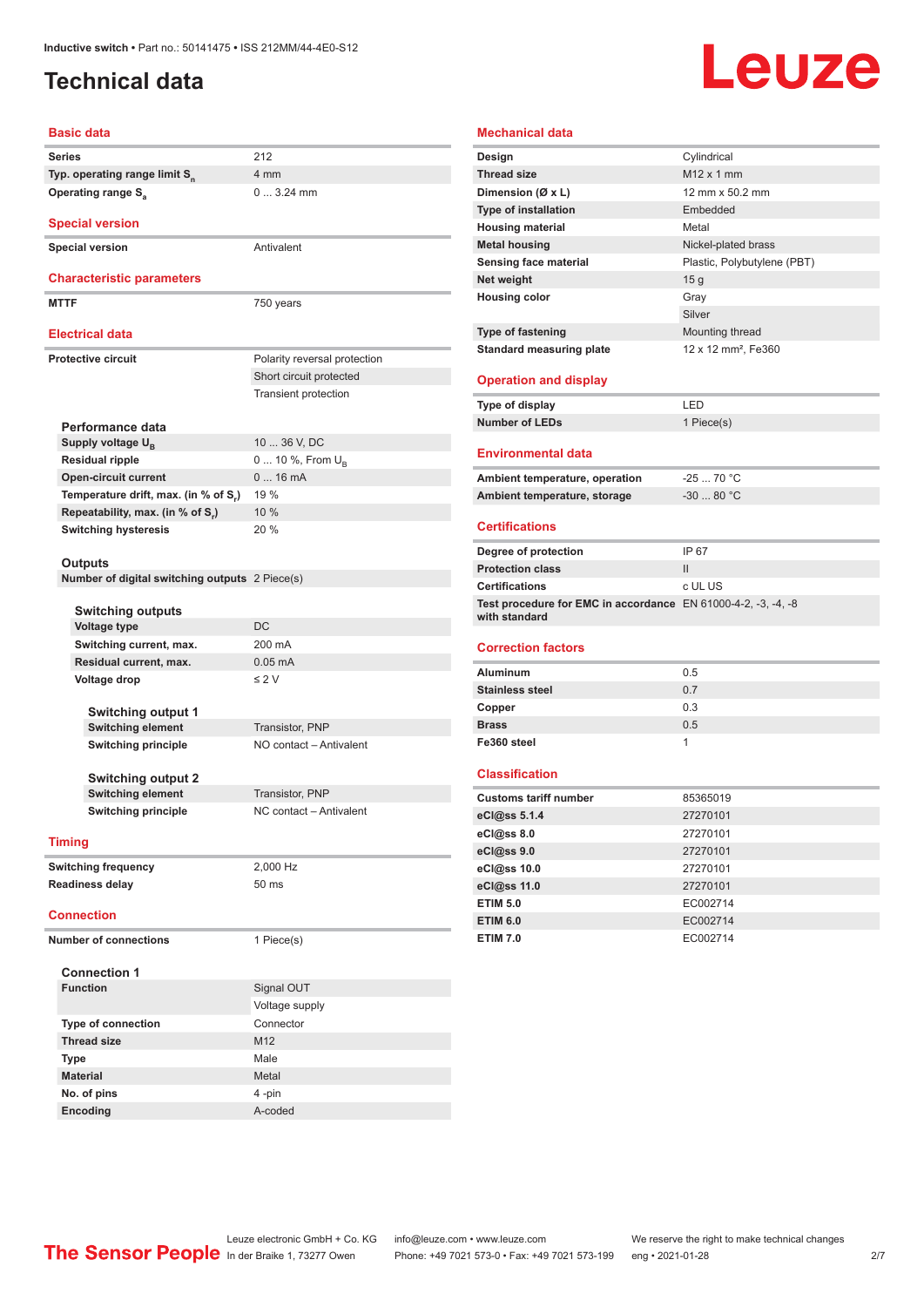<span id="page-2-0"></span>**Inductive switch •** Part no.: 50141475 **•** ISS 212MM/44-4E0-S12

#### **Dimensioned drawings**

All dimensions in millimeters







#### **Electrical connection**

**Connection 1**

| <b>Function</b>    | Signal OUT     |
|--------------------|----------------|
|                    | Voltage supply |
| Type of connection | Connector      |
| <b>Thread size</b> | M12            |
| <b>Type</b>        | Male           |
| <b>Material</b>    | Metal          |
| No. of pins        | 4-pin          |
| Encoding           | A-coded        |

#### **Pin Pin assignment**

| -1             | $V +$            |
|----------------|------------------|
| $\overline{2}$ | OUT <sub>2</sub> |
| 3              | GND              |
| $\overline{4}$ | OUT <sub>1</sub> |

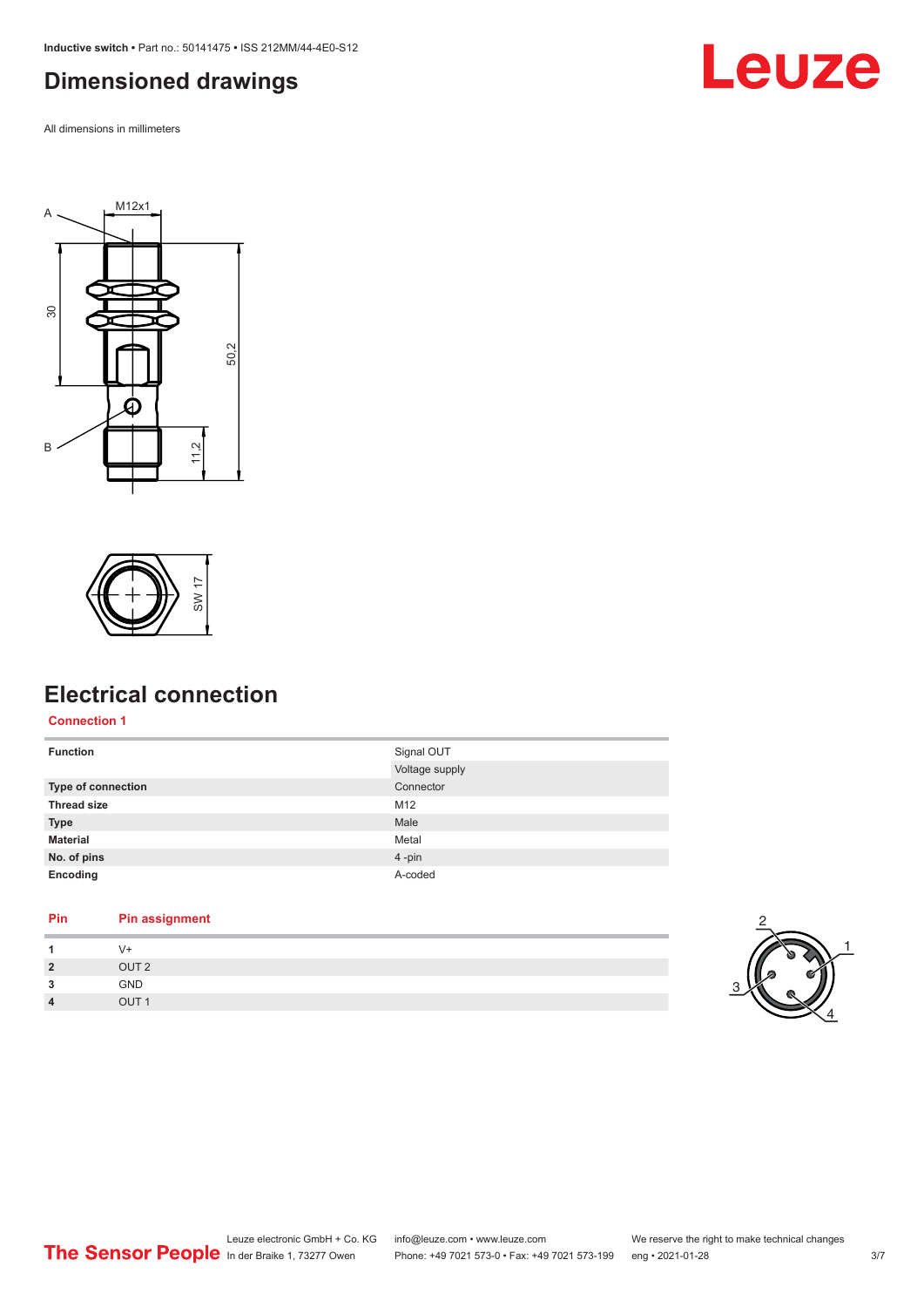#### <span id="page-3-0"></span>**Diagrams**

# Leuze

#### Embedded installation



S<sub>n</sub> [mm] Typ. operating range limit d Diameter / distance

### **Operation and display**

| <b>LED</b> | Display                  | <b>Meaning</b>                   |
|------------|--------------------------|----------------------------------|
|            | Yellow, continuous light | Switching output/switching state |
|            | Yellow, flashing         | Overload - output                |

#### **Part number code**

Part designation: **ISX YYY ZZ/AAA.BB-CCC-DDD-DDD**

| <b>ISX</b> | Operating principle / construction<br>IS: inductive switch, standard design<br>ISS: inductive switch, short construction                                                                                                                                                                                                                                                                                                                                                                                                                         |
|------------|--------------------------------------------------------------------------------------------------------------------------------------------------------------------------------------------------------------------------------------------------------------------------------------------------------------------------------------------------------------------------------------------------------------------------------------------------------------------------------------------------------------------------------------------------|
| <b>YYY</b> | <b>Series</b><br>203: series with $\varnothing$ 3 mm<br>204: series with $\varnothing$ 4 mm<br>205: series with M5 x 0.5 external thread<br>206: series with $\varnothing$ 6.5 mm<br>208: series with M8 x 1 external thread<br>212: series with M12 x 1 external thread<br>218: series with M18 x 1 external thread<br>230: series with M30 x 1.5 external thread<br>240: series in cubic design<br>244: series in cubic design<br>255: series with 5 x 5 mm <sup>2</sup> cross section<br>288: series with 8 x 8 mm <sup>2</sup> cross section |
| <b>ZZ</b>  | Housing / thread<br>MM: metal housing (active surface: plastic) / metric thread<br>FM: full-metal housing (active surface: stainless steel AISI 316L) / metric thread<br>MP: metal housing (active surface: plastic) / smooth (without thread)                                                                                                                                                                                                                                                                                                   |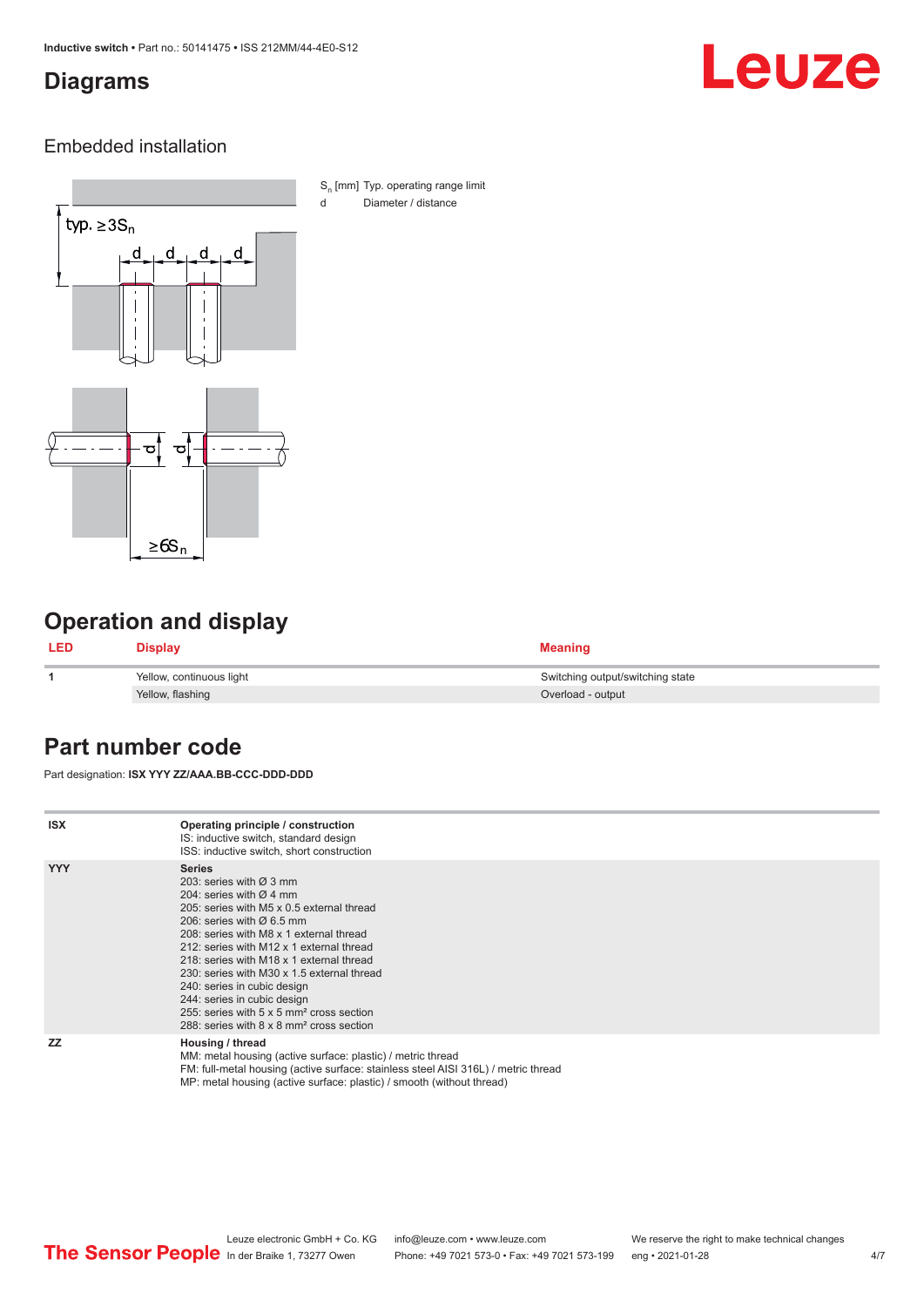#### <span id="page-4-0"></span>**Part number code**

# Leuze

| <b>AAA</b> | Output current / supply<br>4NO: PNP transistor, NO contact<br>4NC: PNP transistor, NC contact<br>2NO: NPN transistor, NO contact<br>2NC: NPN transistor, NC contact<br>1NO: relay, NO contact / AC/DC<br>1NC: relay, NC contact / AC/DC<br>44: 2 PNP transistor switching outputs, antivalent ( $NO + NC$ )<br>22: 2 NPN transistor switching outputs, antivalent (NO + NC)                                                                                                                                                                                                                                                                                                                                                                                                                                                                                                                                                                                                                                                                                                                                                                                                                                                                                                                                                                                                                                                                                                                       |
|------------|---------------------------------------------------------------------------------------------------------------------------------------------------------------------------------------------------------------------------------------------------------------------------------------------------------------------------------------------------------------------------------------------------------------------------------------------------------------------------------------------------------------------------------------------------------------------------------------------------------------------------------------------------------------------------------------------------------------------------------------------------------------------------------------------------------------------------------------------------------------------------------------------------------------------------------------------------------------------------------------------------------------------------------------------------------------------------------------------------------------------------------------------------------------------------------------------------------------------------------------------------------------------------------------------------------------------------------------------------------------------------------------------------------------------------------------------------------------------------------------------------|
| BB         | <b>Special equipment</b><br>n/a: no special equipment<br>5F: food version<br>5: housing material V2A (1.4305, AISI 303)                                                                                                                                                                                                                                                                                                                                                                                                                                                                                                                                                                                                                                                                                                                                                                                                                                                                                                                                                                                                                                                                                                                                                                                                                                                                                                                                                                           |
| <b>CCC</b> | Measurement range / type of installation<br>1E0: typ. range limit 1.0 mm / embedded installation<br>1E5: typ. range limit 1.5 mm / embedded installation<br>2E0: typ. range limit 2.0 mm / embedded installation<br>3E0: typ. range limit 3.0 mm / embedded installation<br>4E0: typ. range limit 4.0 mm / embedded installation<br>5E0: typ. range limit 5.0 mm / embedded installation<br>6E0: typ. range limit 6.0 mm / embedded installation<br>8E0: typ. range limit 8.0 mm / embedded installation<br>10E: typ. range limit 10.0 mm / embedded installation<br>12E: typ. range limit 12.0 mm / embedded installation<br>15E: typ. range limit 15.0 mm / embedded installation<br>20E: typ. range limit 20.0 mm / embedded installation<br>22E: typ. range limit 22.0 mm / embedded installation<br>2N5: typ. range limit 2.5 mm / non-embedded installation<br>4N0: typ. range limit 4.0 mm / non-embedded installation<br>8N0: typ. range limit 8.0 mm / non-embedded installation<br>10N: typ. range limit 10.0 mm / non-embedded installation<br>12N: typ. range limit 12.0 mm / non-embedded installation<br>14N: typ. range limit 14.0 mm / non-embedded installation<br>15N: typ. range limit 15.0 mm / non-embedded installation<br>20N: typ. range limit 20.0 mm / non-embedded installation<br>22N: typ. range limit 22.0 mm / non-embedded installation<br>25N: typ. range limit 25.0 mm / non-embedded installation<br>40N: typ. range limit 40.0 mm / non-embedded installation |
| <b>DDD</b> | <b>Electrical connection</b><br>n/a: cable, standard length 2000 mm<br>S12: M12 connector, 4-pin, axial<br>200-S12: cable, length 200 mm with M12 connector, 4-pin, axial<br>200-S8.3: cable, length 200 mm with M8 connector, 3-pin, axial<br>S8.3: M8 connector, 3-pin, axial<br>005-S8.3: cable, length 500 mm with M8 connector, 3-pin, axial<br>050: cable, standard length 5000 mm, 3-wire                                                                                                                                                                                                                                                                                                                                                                                                                                                                                                                                                                                                                                                                                                                                                                                                                                                                                                                                                                                                                                                                                                  |

#### **Notes**

| <b>Observe intended use!</b>                                                                                                                                                                                                  |
|-------------------------------------------------------------------------------------------------------------------------------------------------------------------------------------------------------------------------------|
| $\%$ This product is not a safety sensor and is not intended as personnel protection.<br>$\%$ The product may only be put into operation by competent persons.<br>♦ Only use the product in accordance with its intended use. |



ª For UL applications, use is only permitted in Class 2 circuits in accordance with the NEC (National Electric Code).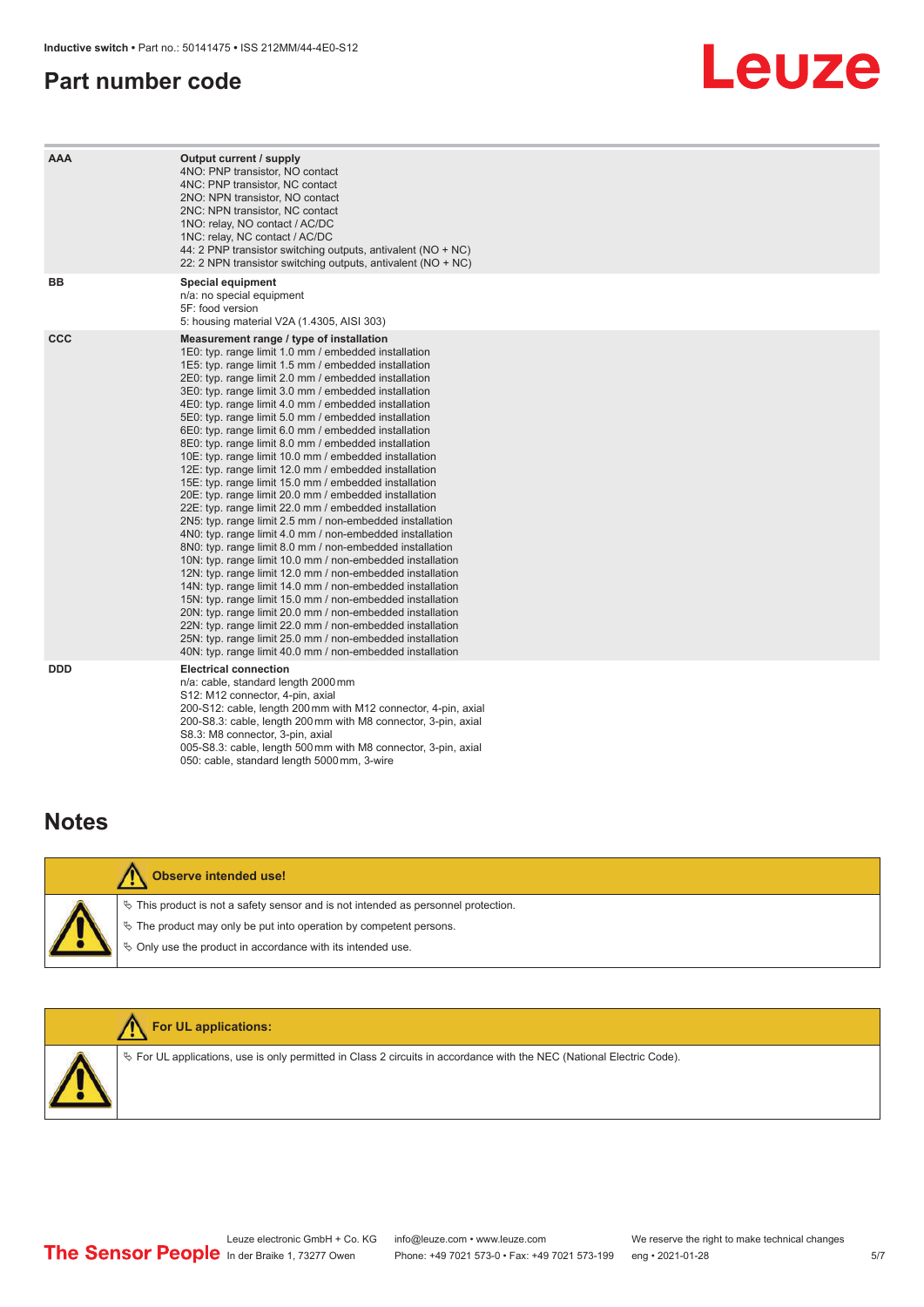#### **Accessories**

## Leuze

### Connection technology - Connection cables

|  | Part no. | <b>Designation</b>     | <b>Article</b>   | <b>Description</b>                                                                                                                                         |
|--|----------|------------------------|------------------|------------------------------------------------------------------------------------------------------------------------------------------------------------|
|  | 50130654 | KD U-M12-4A-P1-<br>020 | Connection cable | Connection 1: Connector, M12, Axial, Female, A-coded, 4-pin<br>Connection 2: Open end<br>Shielded: No<br>Cable length: 2,000 mm<br>Sheathing material: PUR |
|  | 50130657 | KD U-M12-4A-P1-<br>050 | Connection cable | Connection 1: Connector, M12, Axial, Female, A-coded, 4-pin<br>Connection 2: Open end<br>Shielded: No<br>Cable length: 5,000 mm<br>Sheathing material: PUR |
|  | 50130648 | KD U-M12-4A-V1-<br>020 | Connection cable | Connection 1: Connector, M12, Axial, Female, A-coded, 4-pin<br>Connection 2: Open end<br>Shielded: No<br>Cable length: 2,000 mm<br>Sheathing material: PVC |
|  | 50130652 | KD U-M12-4A-V1-<br>050 | Connection cable | Connection 1: Connector, M12, Axial, Female, A-coded, 4-pin<br>Connection 2: Open end<br>Shielded: No<br>Cable length: 5,000 mm<br>Sheathing material: PVC |

### Mounting technology - Mounting brackets

|    | Part no. | <b>Designation</b> | <b>Article</b>   | <b>Description</b>                                                                                                                                                                                                           |
|----|----------|--------------------|------------------|------------------------------------------------------------------------------------------------------------------------------------------------------------------------------------------------------------------------------|
| يس | 50113549 | BT D12M.5          | Mounting bracket | Diameter, inner: 12 mm<br>Design of mounting device: Angle, L-shape<br>Fastening, at system: Through-hole mounting<br>Mounting bracket, at device: Screw type<br>Type of mounting device: Rigid<br>Material: Stainless steel |

#### Mounting technology - Other

| Part no. | <b>Designation</b> | <b>Article</b> | <b>Description</b>                                                                                                                                                                                                                                                             |
|----------|--------------------|----------------|--------------------------------------------------------------------------------------------------------------------------------------------------------------------------------------------------------------------------------------------------------------------------------|
| 50132728 | AC D12M-CS         | Clamp          | Diameter, inner: 12 mm<br>Design of mounting device: Mounting clamp<br>Fastening, at system: Screw type, Through-hole mounting<br>Mounting bracket, at device: insertable, Clampable with limit stop<br>Type of mounting device: Clampable, With limit stop<br>Material: Metal |
| 50111499 | <b>MC 012K</b>     | Clamp          | Diameter, inner: 12 mm<br>Design of mounting device: Mounting clamp<br>Fastening, at system: Through-hole mounting<br>Mounting bracket, at device: Clampable<br>Type of mounting device: Rigid<br>Material: Plastic                                                            |